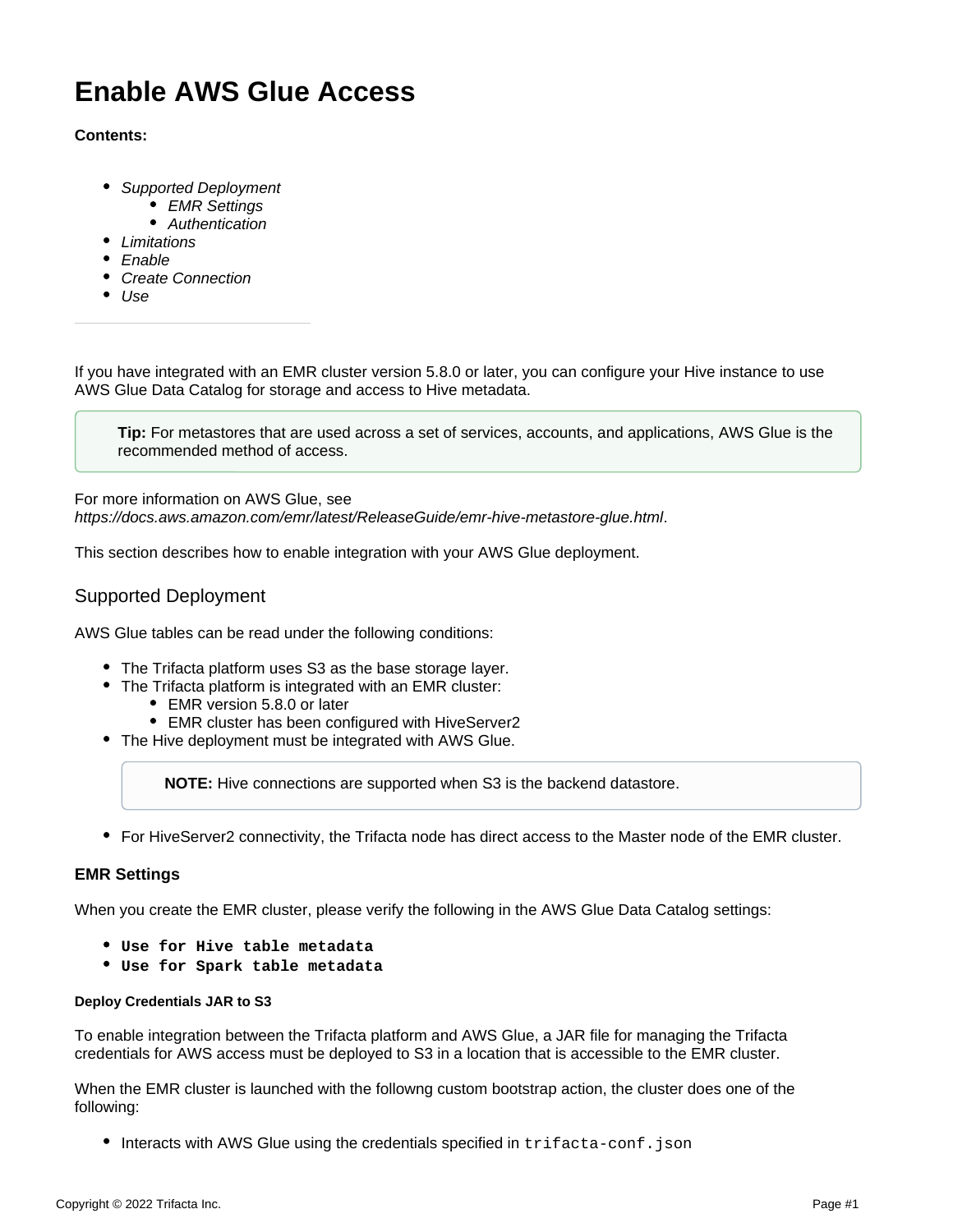$\bullet$  If aws.mode = user, then the credentials registered by the user are used to connect to AWS Glue.

#### **Steps:**

1. From the installation of the Trifacta platform, retrieve the following file:

```
[TRIFACTA_INSTALL_DIR]/aws/glue-credential-provider/build/libs/trifacta-aws-glue-credential-provider.
jar
```
- 2. Upload this JAR file to an S3 bucket location where the EMR cluster can access it:
	- a. **Via AWS Console S3 UI:** See <http://docs.aws.amazon.com/cli/latest/reference/s3/index.html>. b. **Via AWS command line:**

```
aws s3 cp trifacta-aws-glue-credential-provider.jar s3://<YOUR-BUCKET>/
```
3. Create a bootstrap action script named configure\_glue\_lib.sh. The contents must be the following:

```
sudo aws s3 cp s3://<YOUR-BUCKET>/trifacta-aws-glue-credential-provider.jar /usr/share/aws/emr/emrfs
/auxlib/
sudo aws s3 cp s3://<YOUR-BUCKET>/trifacta-aws-glue-credential-provider.jar /usr/lib/hive/auxlib/
```
- 4. This script must be uploaded into S3 in a location that can be accessed from the EMR cluster. Retain the full path to this location.
- 5. Add a bootstrap action to EMR cluster configuration.
	- a. **Via AWS Console S3 UI:** Create the bootstrap action to point to the script that you uploaded on S3.
	- b. **Via AWS command line:**
		- i. Upload the configure\_glue\_lib.sh file to the accessible S3 bucket.
		- ii. In the command line cluster creation script, add a custom bootstrap action. Example:

```
--bootstrap-actions '[
{"Path":"s3://<YOUR-BUCKET>/configure_glue_lib.sh","Name":"Custom action"}
]'
```
## <span id="page-1-0"></span>**Authentication**

Authentication methods are required permissions are based on the AWS authentication mode:

"aws.mode": "system",

| aws.mode<br>value | <b>Permissions</b>                                                   | <b>Doc</b>                                                                                            |
|-------------------|----------------------------------------------------------------------|-------------------------------------------------------------------------------------------------------|
| system            | IAM role assigned to the cluster must provide access to AWS<br>Glue. | See Configure for AWS.                                                                                |
| user              | The user role must provide access to AWS Glue.                       | Se below for an example fine-grained access<br>control.<br>See Configure AWS Per-User Authentication. |

#### **Example fine-grain access control for IAM policy:**

If you are using IAM roles to provide access to AWS Glue, you can review the following fine-grained access control, which includes the permissions required to access AWS Glue tables. Please add this to the Permissions section of your AWS Glue Catalog Settings page.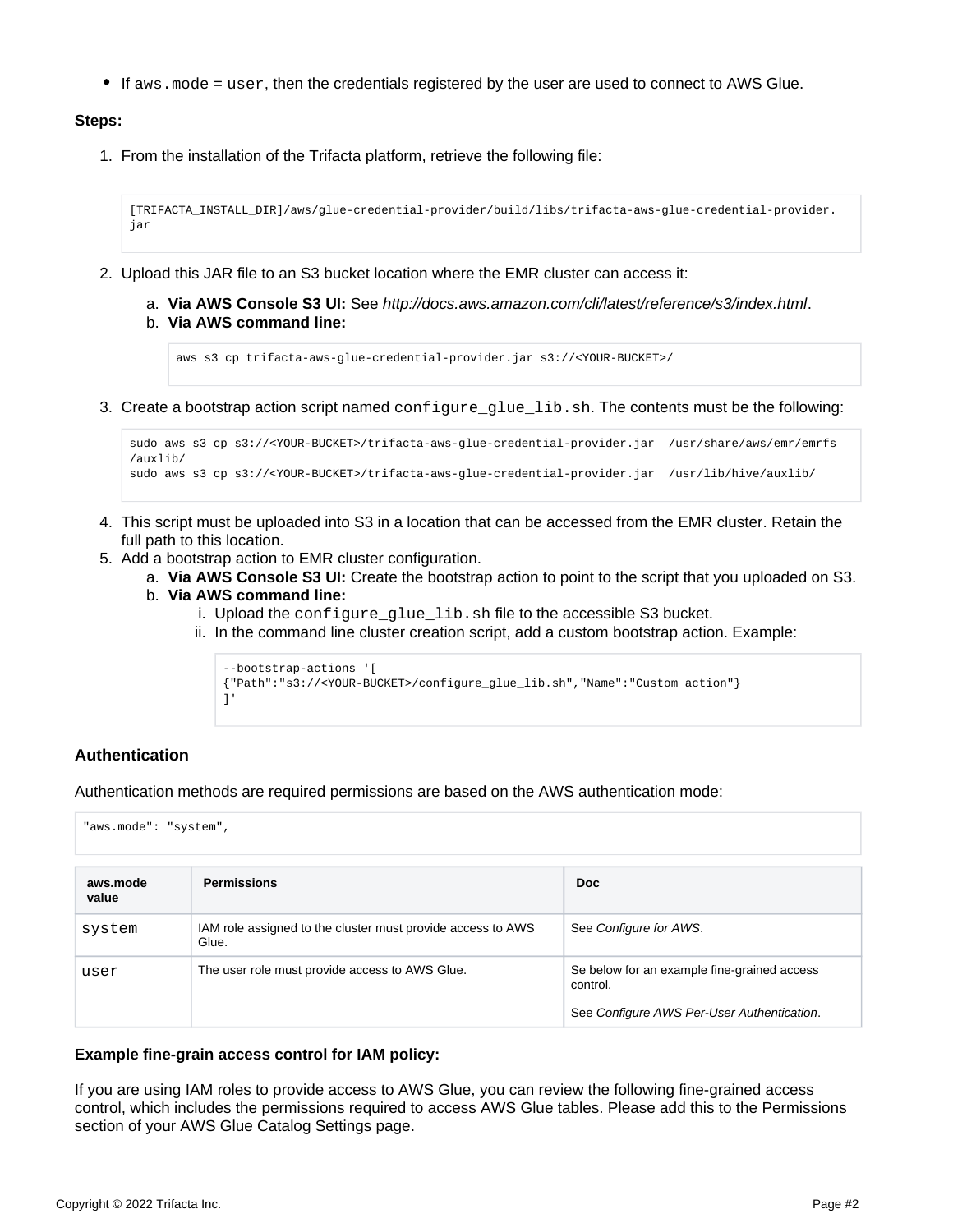**NOTE:** Please verify that access is granted in the IAM policy to the default database for AWS Glue, as noted below.

```
{
    "Sid" : "accessToAllTables",
    "Effect" : "Allow",
    "Principal" : {
      "AWS" : [ "arn:aws:iam::<accountId>:role/glue-read-all" ]
     },
    "Action" : [ "glue:GetDatabases", "glue:GetDatabase", "glue:GetTables", "glue:GetTable", "glue:
GetUserDefinedFunctions", "glue:GetPartitions" ],
    "Resource" : [ "arn:aws:glue:us-west-2:<accountId>:catalog", "arn:aws:glue:us-west-2:<accountId>:database
/default", "arn:aws:glue:us-west-2:<accountId>:database/global_temp", "arn:aws:glue:us-west-2:<accountId>:
database/mydb", "arn:aws:glue:us-west-2:<accountId>:table/mydb/*" ]
}
```
## <span id="page-2-0"></span>Limitations

Access is read-only. Publishing to Glue hosted on EMR is not supported.

## <span id="page-2-1"></span>Enable

Please verify the following have been enabled and configured.

- 1. Your deployment has been configured to meet the Supported Deployment guidelines above.
- 2. You must integrate the platform with Hive.

**NOTE:** For the Hive hostname and port number, use the Master public DNS values. For more information, see

<https://docs.aws.amazon.com/emr/latest/ReleaseGuide/emr-hive-metastore-glue.html>.

For more information, see [Configure for Hive](https://docs.trifacta.com/display/r064/Configure+for+Hive).

3. If you are using it, the custom SQL query feature must be enabled. For more information, see [Enable Custom SQL Query](https://docs.trifacta.com/display/r064/Enable+Custom+SQL+Query).

## <span id="page-2-2"></span>Create Connection

You can create one or more connections to databases in your AWS Glue deployment.

#### **Key fields:**

| Field                      | <b>Description</b>                                              |
|----------------------------|-----------------------------------------------------------------|
| <b>EMR Master Node DNS</b> | This DNS value can be retrieved from the EMR console.           |
| Port                       | The port number through which to connect to the DNS master node |
| Connection String Options  | No values need to be provided here.                             |

- See [Create Connection Window](https://docs.trifacta.com/display/r064/Create+Connection+Window).
- <span id="page-2-3"></span>• See [Connections Page](https://docs.trifacta.com/display/r064/Connections+Page).